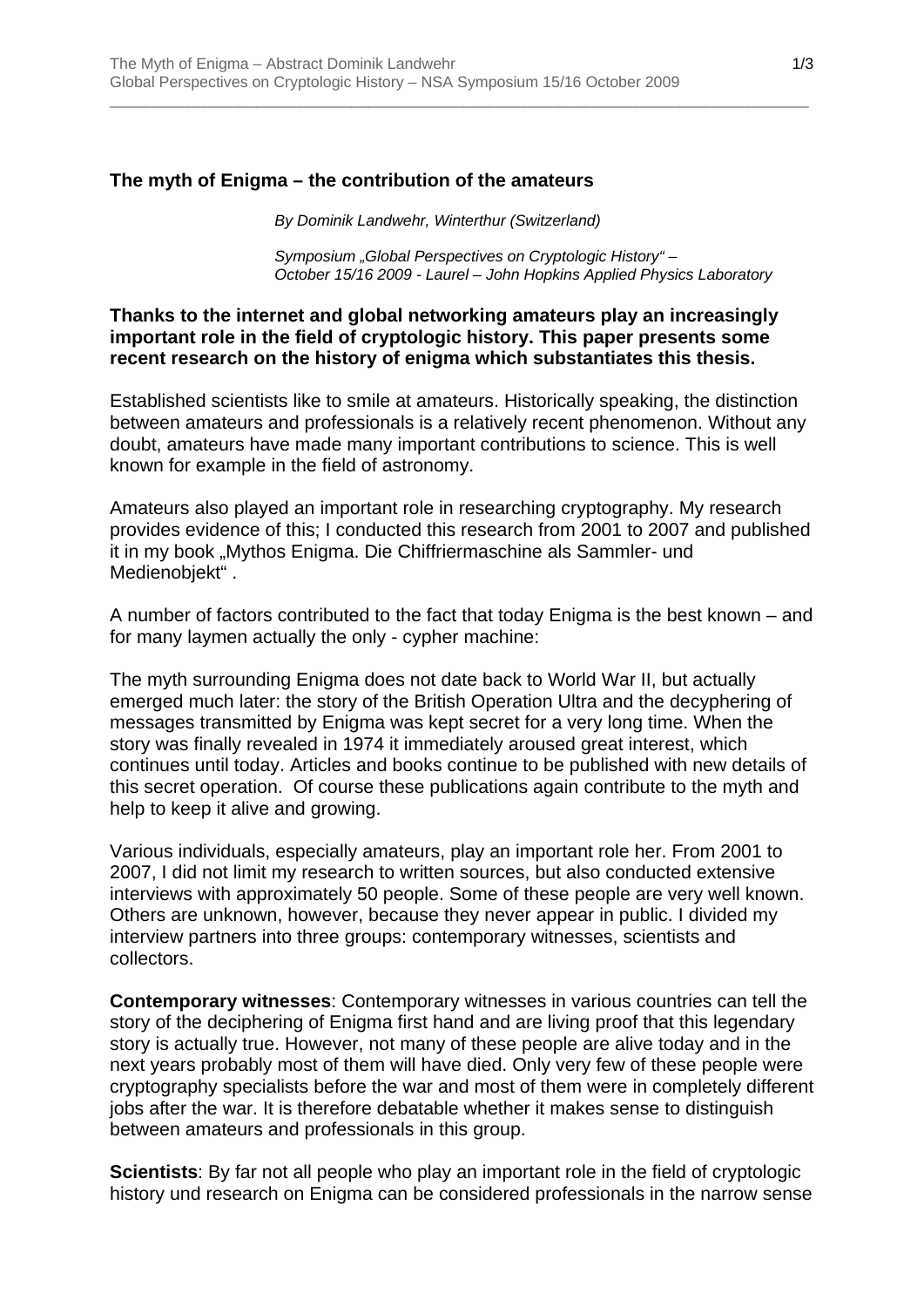of the term. For example, David Kahn: His book "The Codebreakers" was first published in 1967; a revised edition twice the length of the first edition was published in 1996. Today it is considered a standard work. When David Kahn began his investigations in the beginning of the sixties, he was a journalist for a New York newspaper and only his tenacious approach to this work turned him into a cryptologic historian. Frode Weierud is an engineer at CERN; he conducts his research during his spare time. He has published many important contributions to research and is a long-term member of the Crypto Simulation Group. Some scientists consider their interest in the history of Enigma and cryptography as a hobby. The mathematician Friedrich L. Bauer of Munich, who has studied the mathematical foundations of encryption for decades, always termed cryptography as an interesting minor matter.

\_\_\_\_\_\_\_\_\_\_\_\_\_\_\_\_\_\_\_\_\_\_\_\_\_\_\_\_\_\_\_\_\_\_\_\_\_\_\_\_\_\_\_\_\_\_\_\_\_\_\_\_\_\_\_\_\_\_\_\_\_\_\_\_\_\_\_\_\_\_\_\_\_\_\_\_\_\_\_\_\_

**Collectors**: Among collectors, amateurs outweigh professionals by far. There are, however, institutions like the Heinz Nixdorf Forum in Paderborn – the largest computer museum in Europe – where professionals are in charge of building and maintaining the collections. But this museum only exists because there is a community of collectors, which is active worldwide and sells some interesting pieces to the museum. Also Bletchley Park, probably the most important centre for the history of Enigma, often exhibits objects from private collections and is an important center for collectors from all over the world.

During my five-year research period I came in contact with several people, who with enormous patience and knowledge had built collections of cypher machines. I even met collectors who themselves were capable of performing professional restoration and reconstruction work. Many of them cannot or do not wish to publish their work and are only known in the community of collectors. Several of these collectors are afraid that their pieces could be stolen or confiscated.

Without a doubt there is – as among scientists – also a global network of collectors: most of them, however, live in Western Europe or the United States. Eastern Europe, China, Africa and Latin America are not represented.

I do believe that further careful research of this group of collectors would provide important results. The description and analysis of the cipher machines is just as important as interviewing contemporary witnesses.

## **Sources:**

My book published in 2008 contains a detailed source list and bibliography. Most of the interviewed persons are listed by name. The author is also willing to establish contacts with the anonymous sources. I limit myself here to the most important sources mentioned in the text:

LANDWEHR, DOMINIK: Mythos Enigma. Die Chiffriermaschine als Sammler- und Medienobjekt. Bielefeld 2008. Transcript Verlag.

www.mythos-enigma.ch